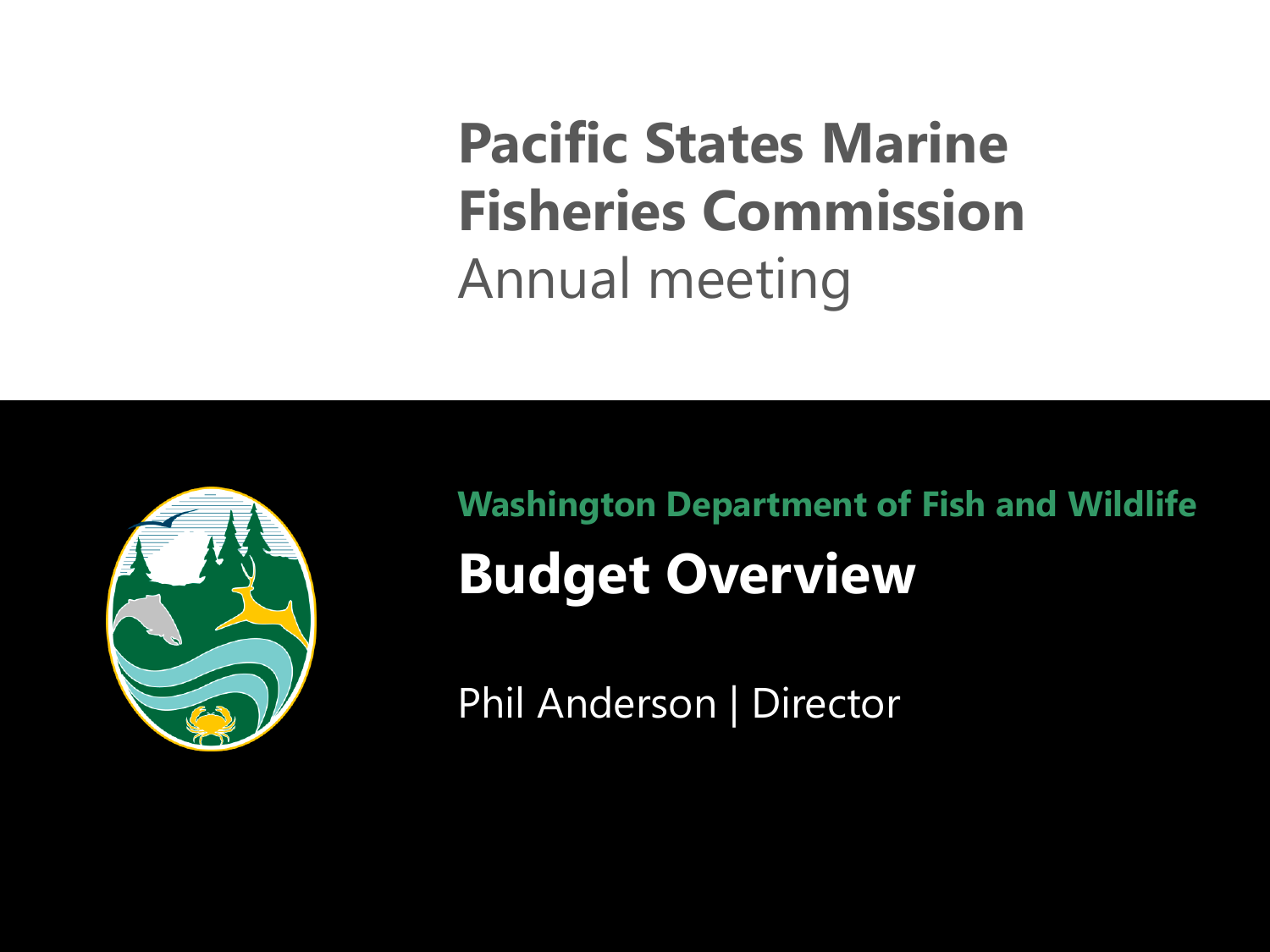

# **2007-09 Operating Budget**

Dollars by fund source in millions

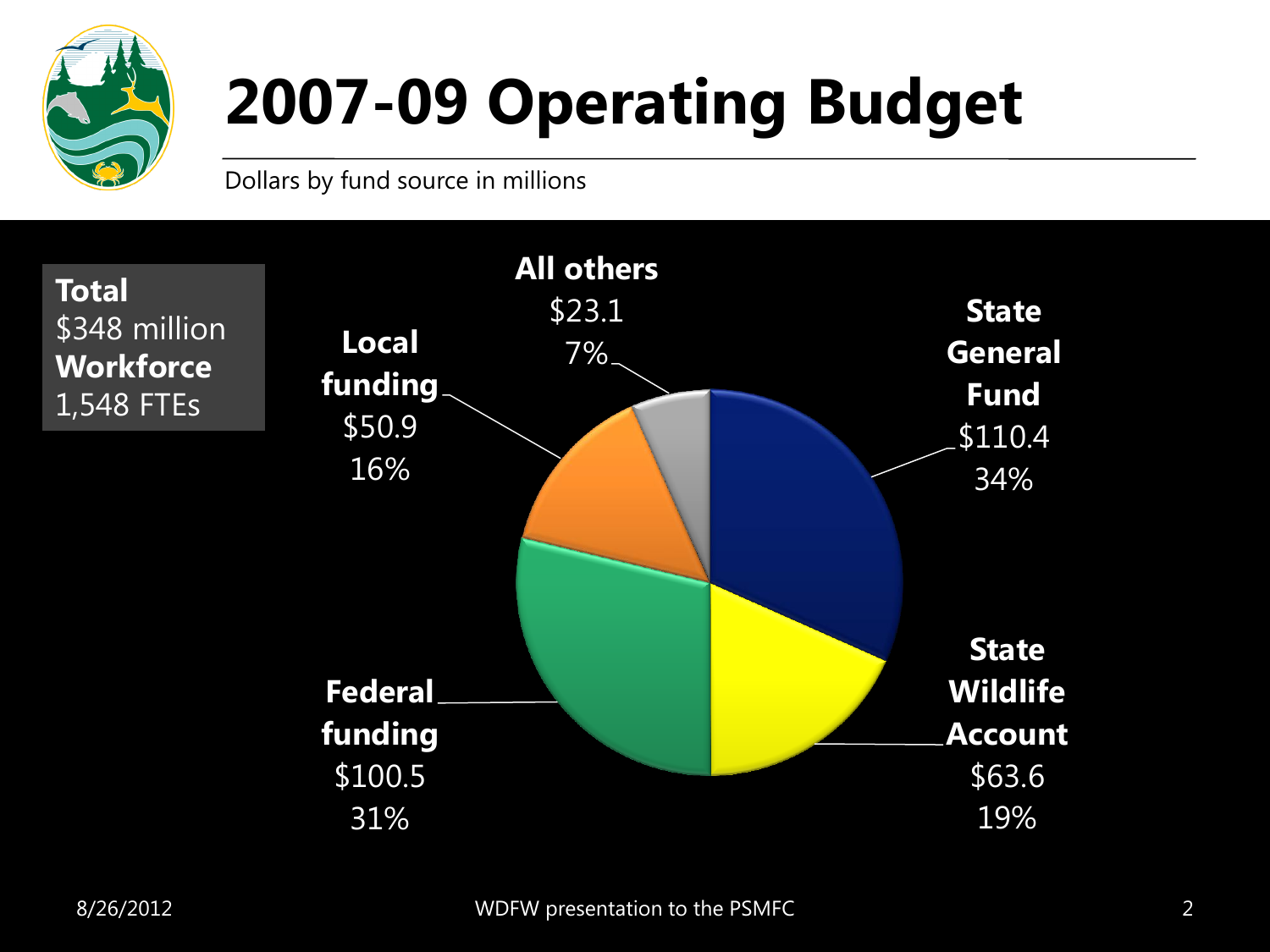

# **2011-13 Operating Budget**

Dollars by fund source in millions

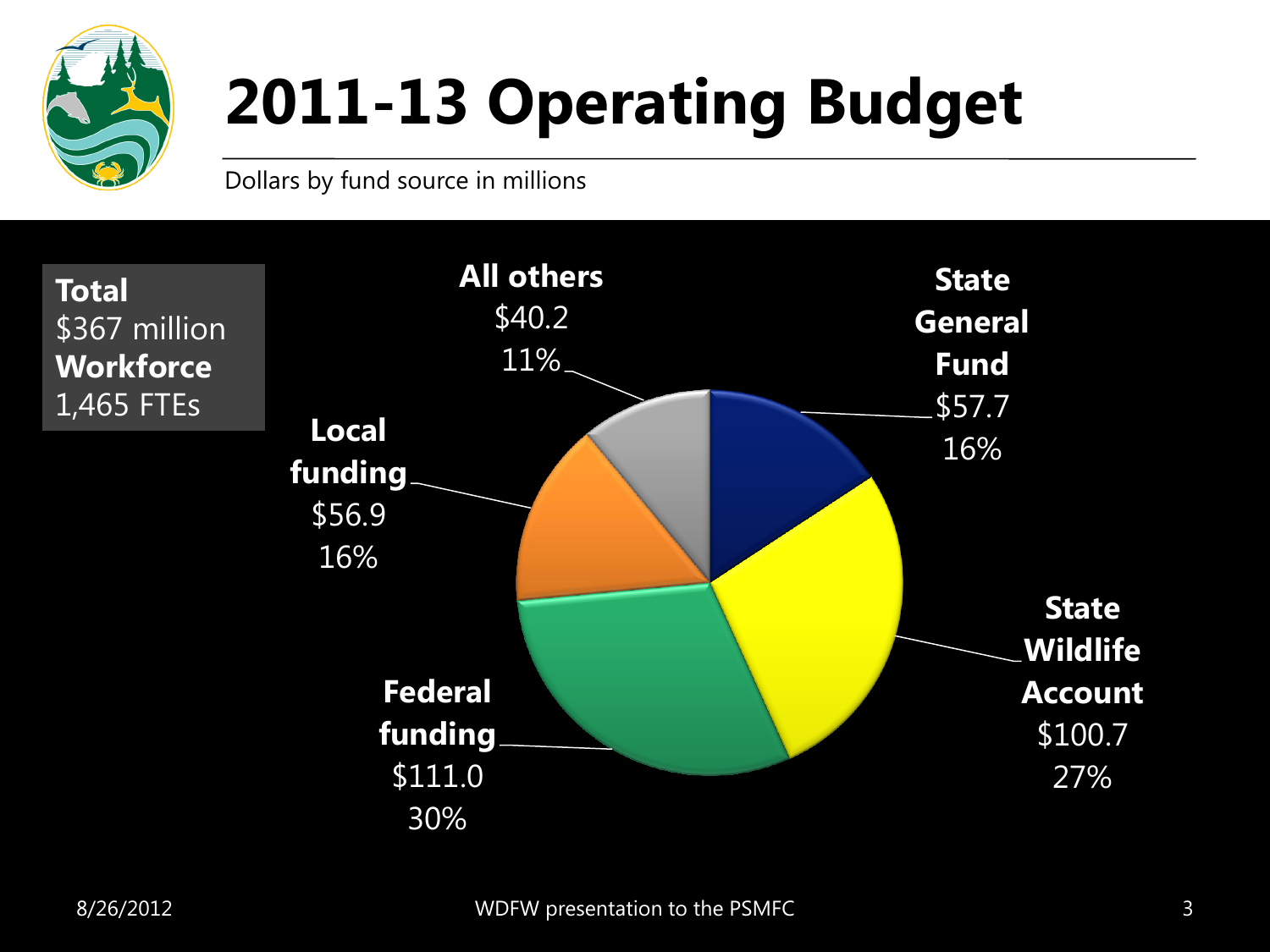

#### **WDFW Revenue Collection**

Dollars in millions

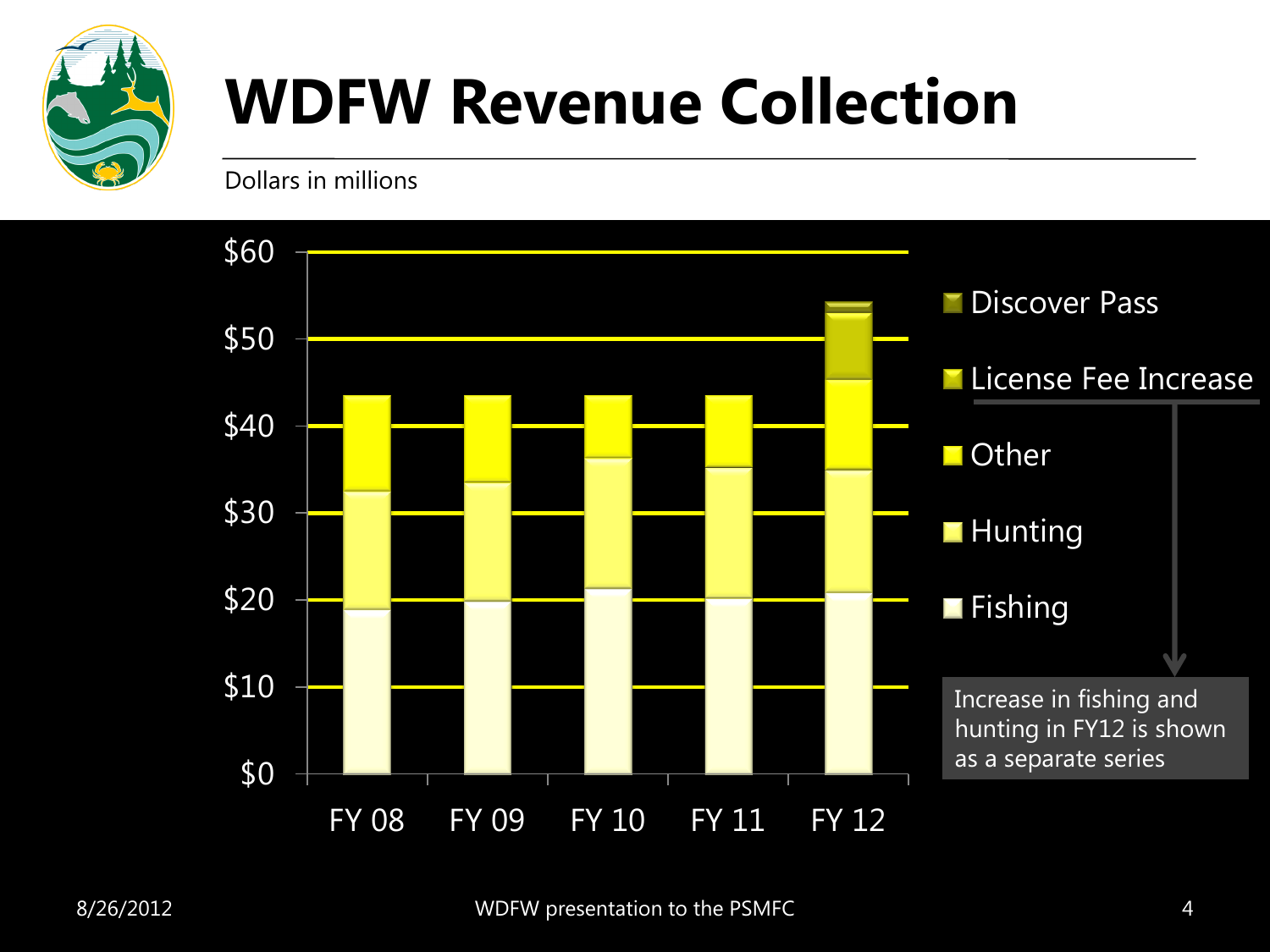

#### **Federal Budget Issues**

- Congressman Dicks is retiring: Significant leadership and advocacy role lost, which will have significant implications for federal funding of natural resource priorities
- Upcoming federal budget cuts: Federal agencies talking about 10-20%
- Federal agency strategy is to first cut pass through funds to States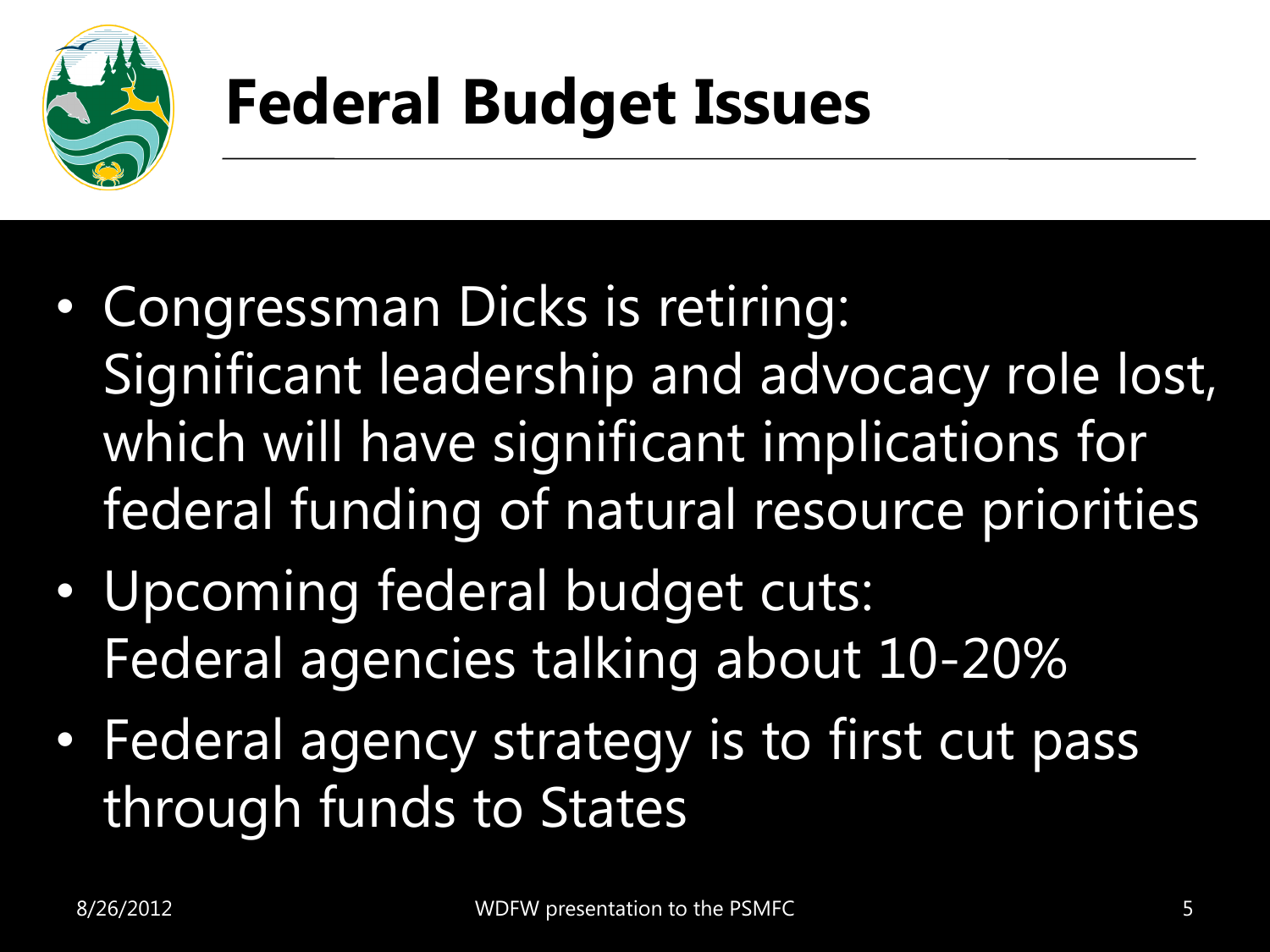

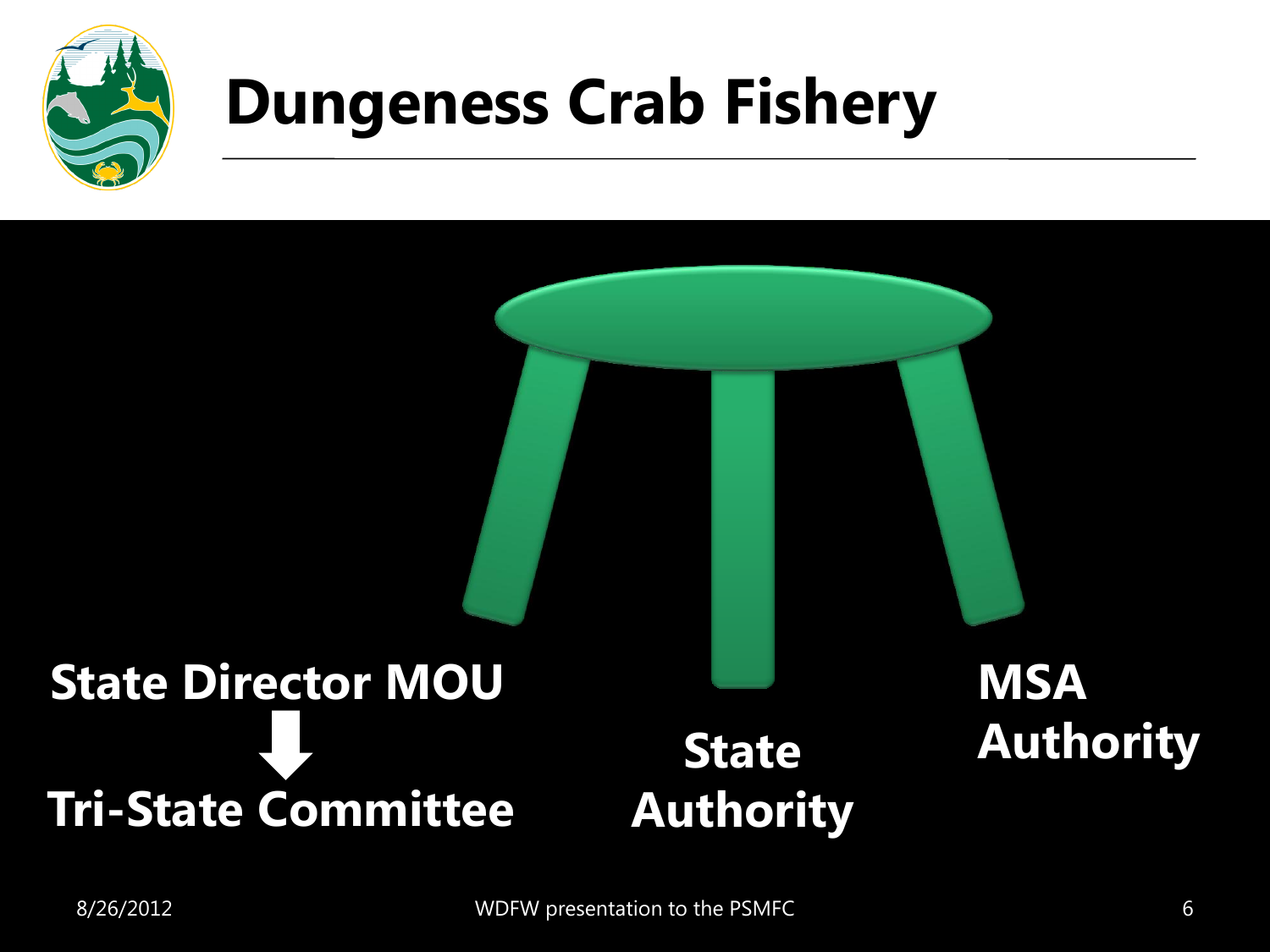

PSMFC Sponsored Tri-State Management MOU for the Dungeness Crab Fishery

- The Directors of the three states agreed to take mutually supportive action to further the management and maximize the sound ecological and biological utilization of the resource
- The intent of the MOU has been implemented through the Tri-State Committee and facilitated by PSMFC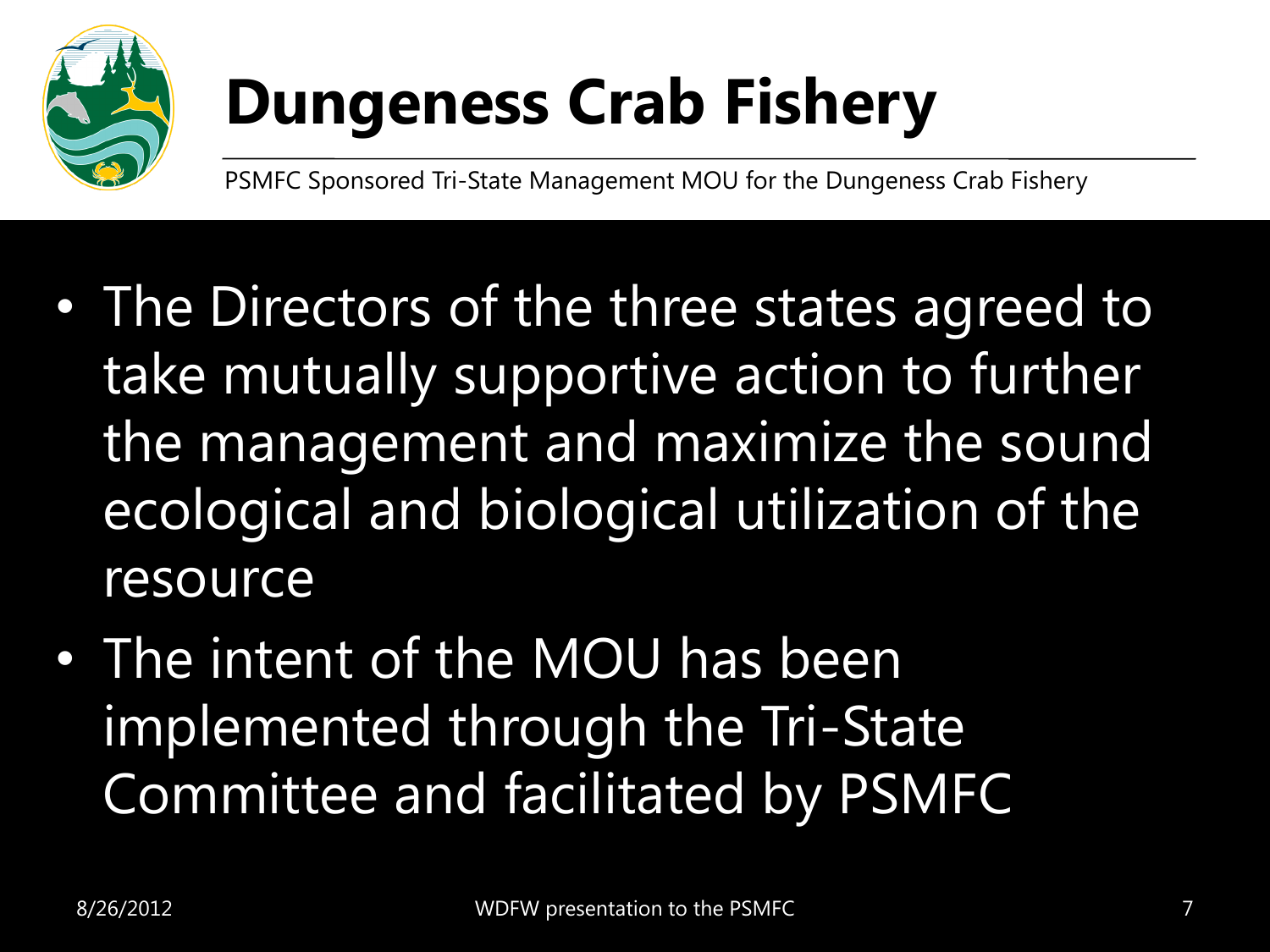

MSA - Authority of States to Manage Dungeness crab Fishery

- The States may adopt and enforce State laws in the EEZ adjacent to that State in any Dungeness crab fishery
- Any law or regulation adopted by a State for a Dungeness crab fishery shall apply equally to vessels engaged in the fishery in the EEZ and in the waters of the State, and without regard to the State that issued the permit under which a vessel is operating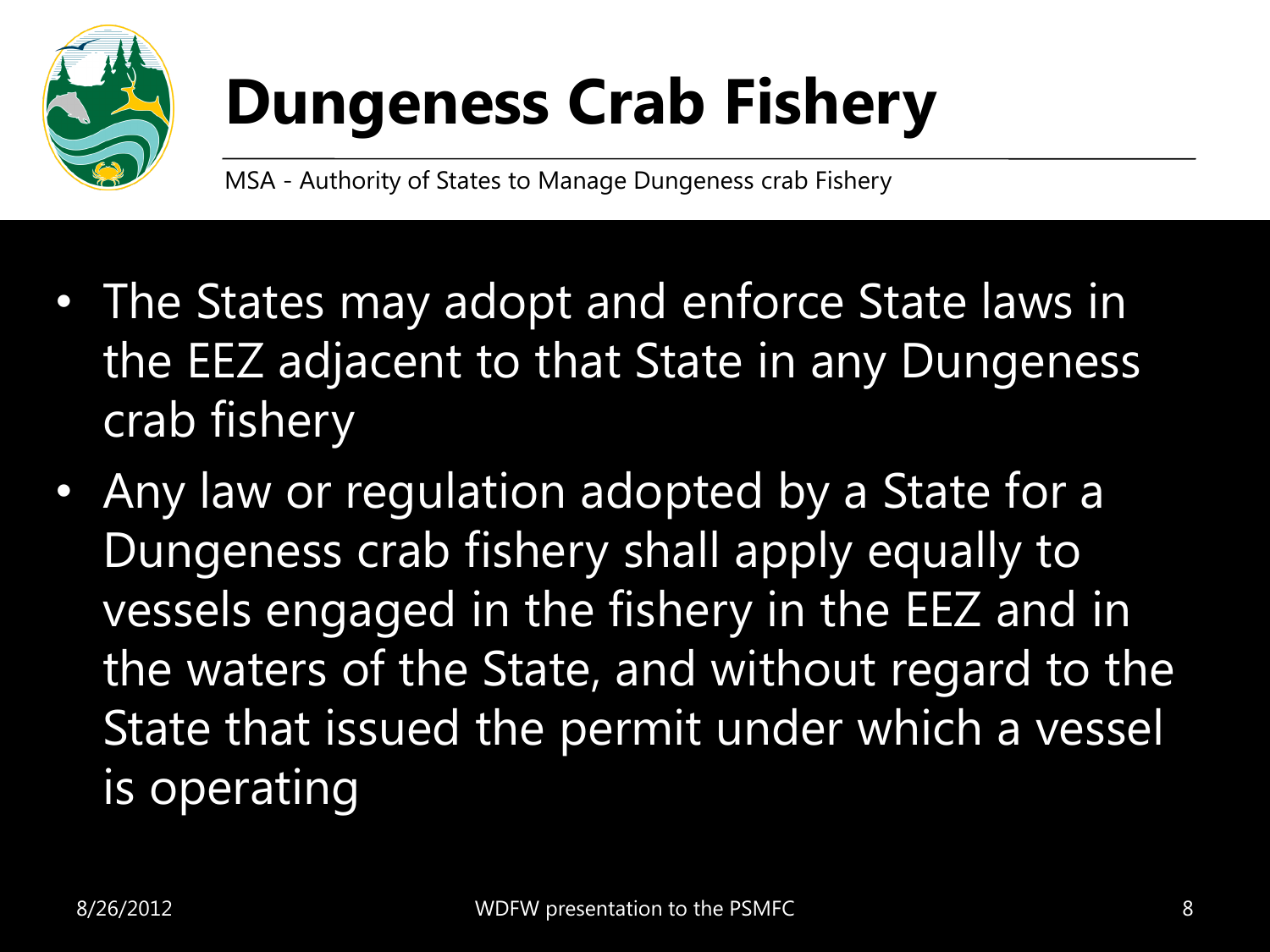

MSA Limitation on Enforcement of State Limited Access Systems

• Any law of the State that establishes or implements a limited access system may not be enforced against a vessel that is otherwise legally fishing in the EEZ adjacent to that State and that is not registered under the laws of that State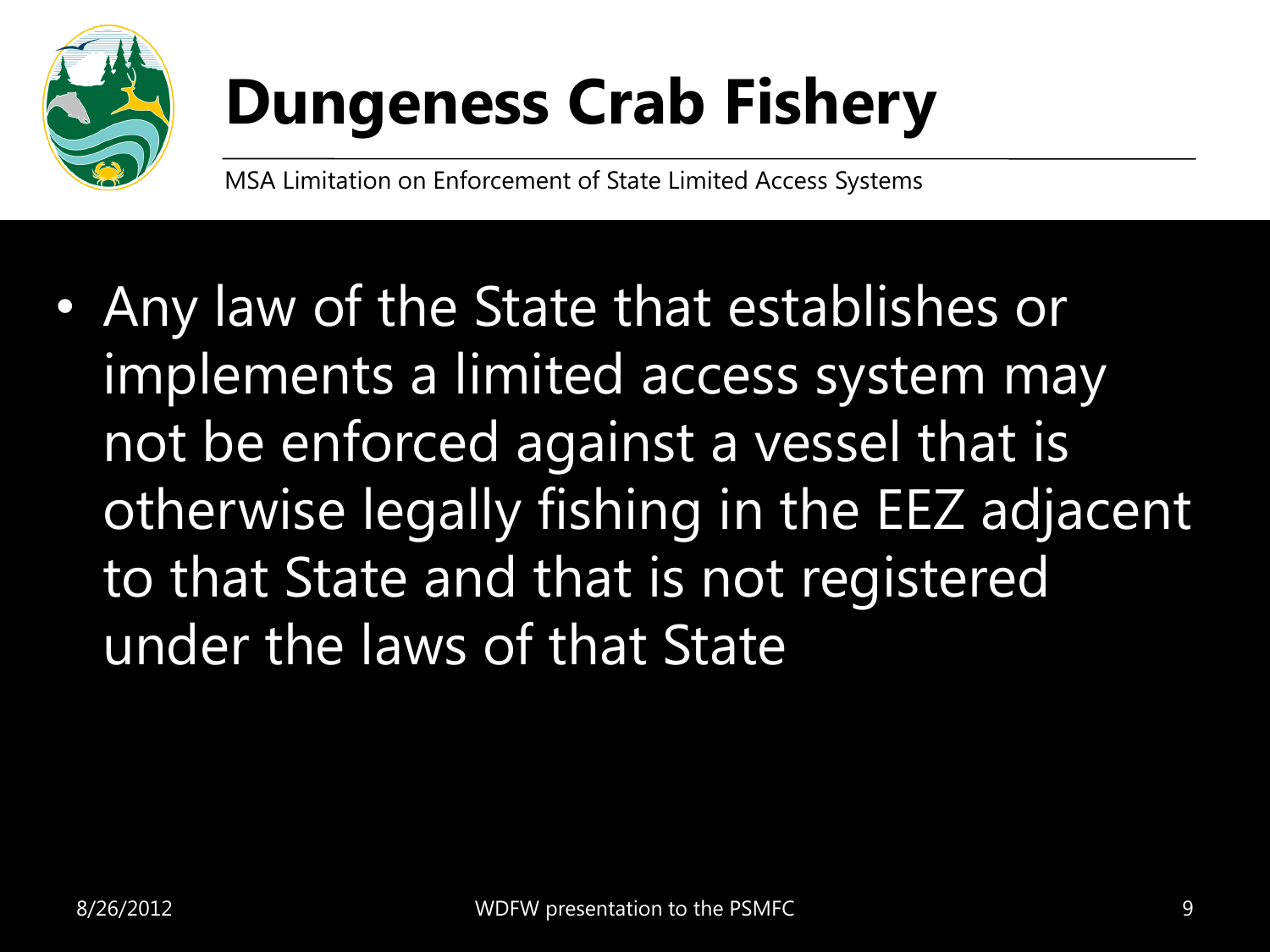

Limited Entry 200

• In response to the limitations of the MSA, working with the Tri-State Committee, the States have each implemented regulations that restrict the geographic area where their licenses are valid to those waters adjacent to their state including the EEZ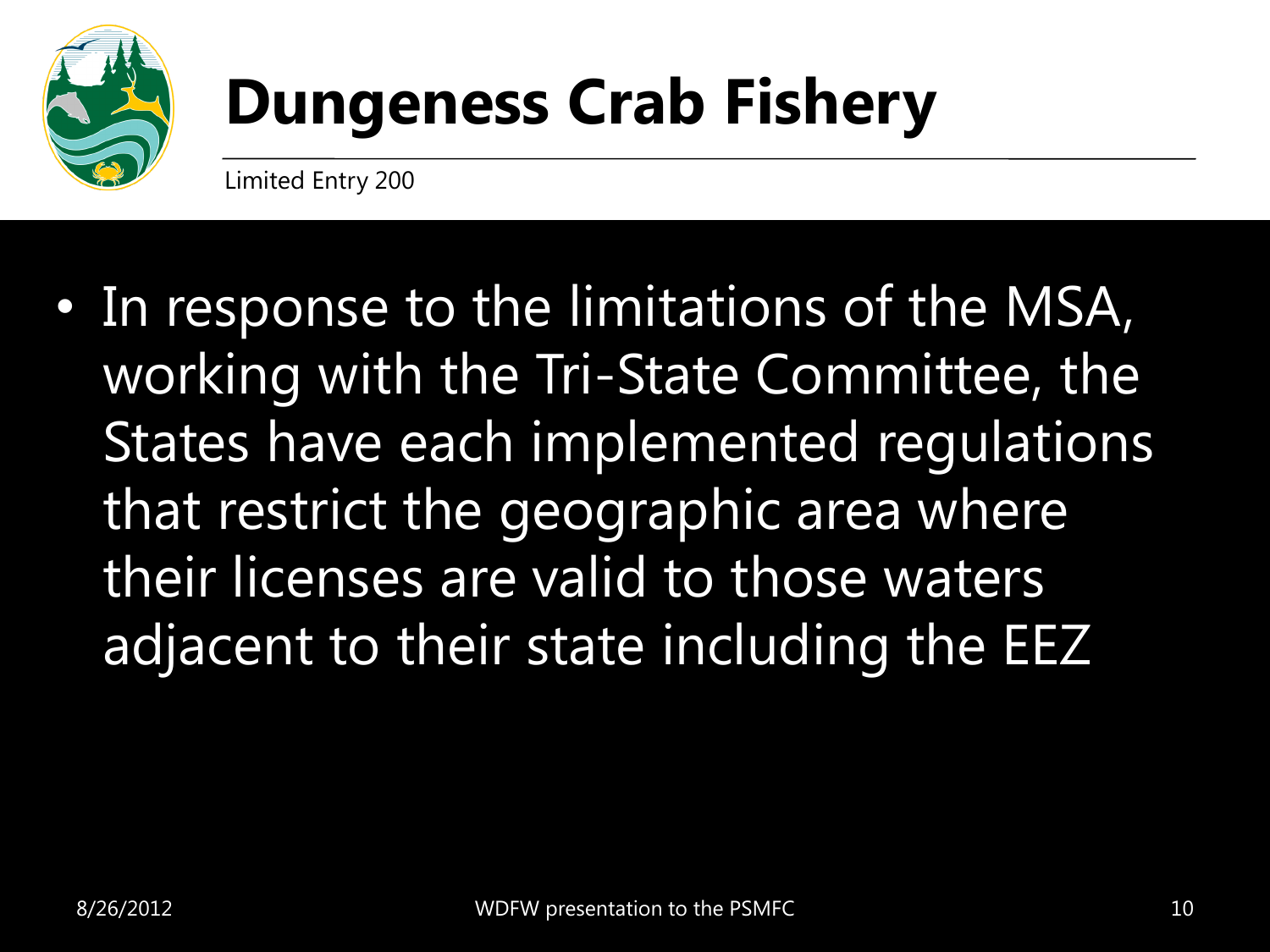

State Management Authority under MSA - SUNSET

- This section shall have no force or effect on and after September 30, 2016
- Initial adoption of this section was significantly influenced by strong industry support for State management
- Renewal of this section will also be dependent on coastwide industry support